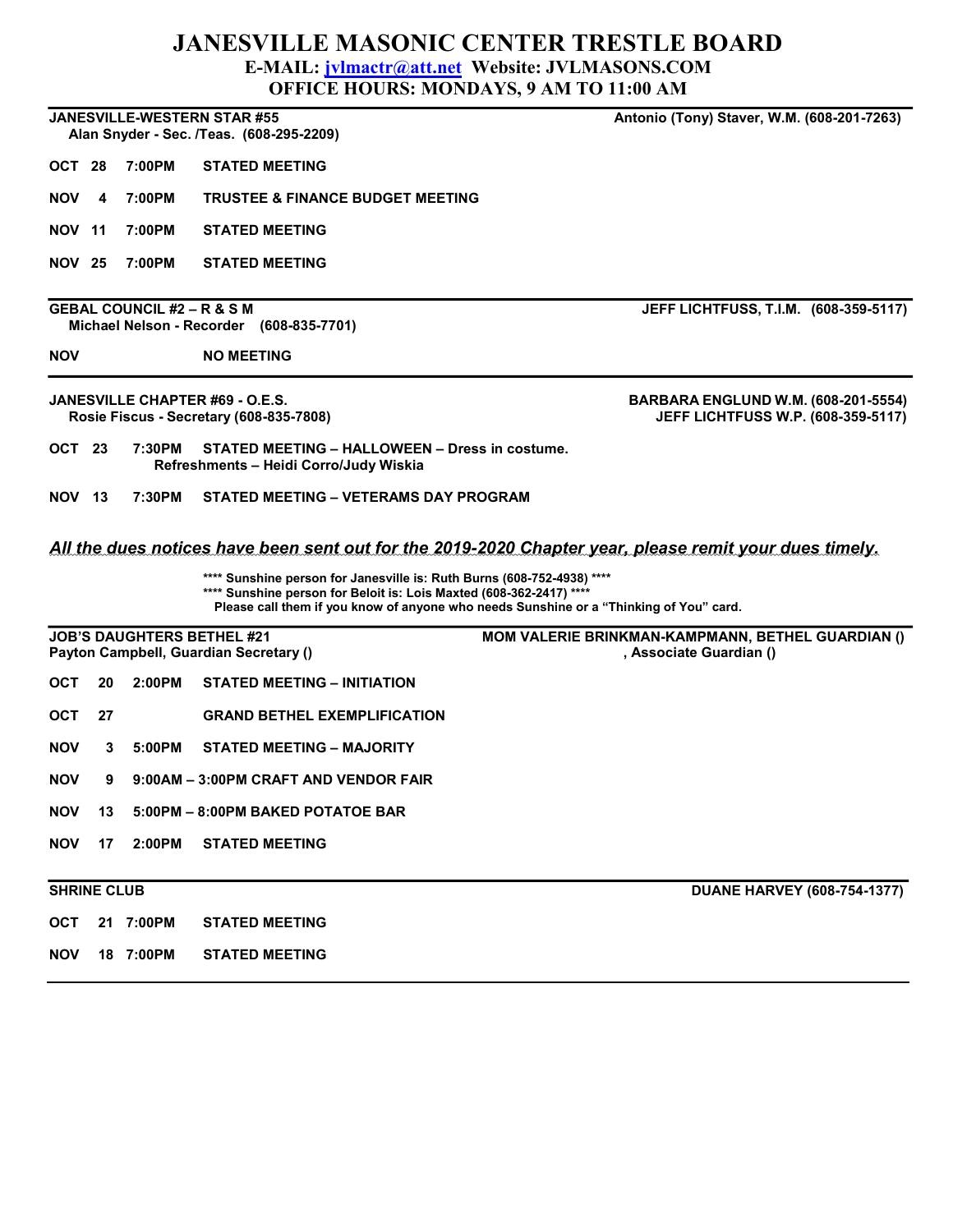

## JANESVILLE'S TRESTLE-BOARD DESIGNS

E-mail: jvlmactr@ATT.NET Website: jvlmasons.com



## NOVEMBER 2019

| <b>SUNDAY</b>                                                                                 | <b>MONDAY</b>                                                                                                                             | <b>TUESDAY</b>                                                        | <b>WEDNESDAY</b>                                              | <b>THURSDAY</b>                                                                                  | <b>FRIDAY</b>                       | <b>SATURDAY</b>                                                                                 |
|-----------------------------------------------------------------------------------------------|-------------------------------------------------------------------------------------------------------------------------------------------|-----------------------------------------------------------------------|---------------------------------------------------------------|--------------------------------------------------------------------------------------------------|-------------------------------------|-------------------------------------------------------------------------------------------------|
|                                                                                               |                                                                                                                                           |                                                                       |                                                               |                                                                                                  | <b>BLOOD DRIVE</b><br>9:30AM-2:30PM | $\overline{2}$<br>(JWS 55<br><b>PRACTICE 9 AM)</b><br><b>BREAKFAST</b>                          |
| 3<br><b>JOB'S</b><br><b>DAUGHTERS</b><br><b>STATED</b><br><b>MEETING 5:00PM</b>               | 4<br><b>JANESVILLE-</b><br><b>WESTERN STAR</b><br><b>TRUSTEES &amp;</b><br><b>FINANCE</b><br><b>COMMITTEE</b><br>7:00PM<br><b>MEETING</b> | 5<br><b>GEBEL</b><br><b>COUNCIL #2</b><br><b>NO</b><br><b>MEETING</b> | 6                                                             | $\overline{7}$<br><b>JOB'S</b><br><b>DAUGHTERS</b><br><b>COUNCIL</b><br><b>MEETING</b><br>7:00PM | 8                                   | 9<br><b>JOB'S</b><br><b>DAUGHTERS</b><br><b>FALL VENDORS</b><br><b>AND CRAFT FAIR</b><br>9 TO 3 |
| 10                                                                                            | 11<br><b>JANESVILLE-</b><br><b>WESTERN STAR</b><br>#55<br>7:00PM<br><b>MEETING</b>                                                        | 12<br><b>AMERICAN</b><br><b>LEGION</b><br><b>MEETING</b><br>6:00PM    | 13<br>O.E.S. #69<br>7:30PM<br><b>STATED</b><br><b>MEETING</b> | 14                                                                                               | 15                                  | 16<br>(JWS 55<br><b>PRACTICE 9 AM)</b><br>&<br><b>BREAKFAST</b>                                 |
| $\overline{17}$<br><b>JOB'S</b><br><b>DAUGHTERS</b><br><b>STATED</b><br><b>MEETING 2:00PM</b> | 18<br><b>BLOOD DRIVE</b><br>9:30AM-2:30PM<br><b>ZOR SHRINE</b><br><b>CLUB</b><br>7:00PM                                                   | $\overline{19}$                                                       | $\overline{20}$                                               | $\overline{21}$                                                                                  | $\overline{22}$                     | $\overline{23}$<br>(JWS 55<br><b>PRACTICE 9 AM)</b><br><b>BREAKFAST</b>                         |
| 24                                                                                            | 25<br><b>JANESVILLE-</b><br><b>WESTERN STAR</b><br>#55<br>7:00PM<br><b>MEETING</b>                                                        | 26                                                                    | 27                                                            | 28                                                                                               | 29                                  | 30<br>(JWS 55<br><b>PRACTICE 9 AM)</b><br>ጼ<br><b>BREAKFAST</b>                                 |

Mondays: - have coffee and conversation at 9:00 AM to whenever. Everyone is welcome. Maybe we could get enough to have some card games or a game of pool going. Also, workday around building, cleaning and sprucing up things. All are welcome to come.

AMERICAN RED CROSS BLOOD DRIVE: The Trustees are providing our building to the American Red Cross as a courtesy to the community and the American Red Cross. The American Red Cross will be holding a monthly Blood Drive every third Monday of the month from 9:30 am to 2:30 pm. The Red Cross is also holding extra drives due to shortages and will be at the Janesville Masonic Center on NOVEMBER 1 from 9:30 am to 2:30 pm. Please help support them. Walk-ins are welcome but appointments are best. Appointments can be made through the jvlmasons.com website and clicking on the Red Cross icon or by going to redcross.org. The next Blood Drives will be October 21, November 1, November 18 and December 2. Help! Help! Help is needed from all orders to just be in the building if a special need may arise. One to two hours each Blood Drive to supplement other the other lodge members that are helping. PLEASE SUPPORT YOUR LODGE AND THE MASONIC CENTER.